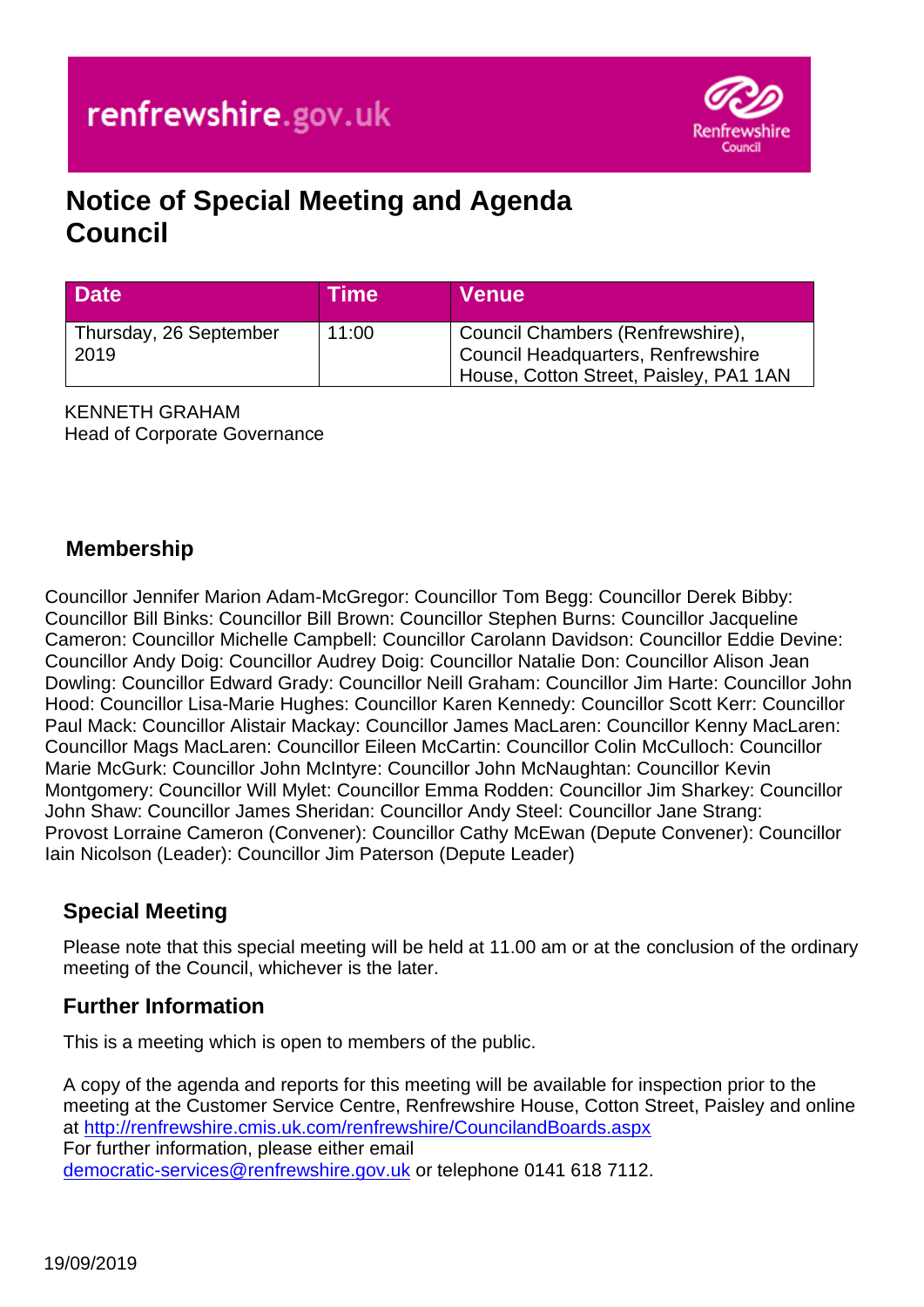### **Members of the Press and Public**

Members of the press and public wishing to attend the meeting should report to the customer service centre where they will be met and directed to the meeting.

## **Webcasting of Meeting**

This meeting will be filmed for live or subsequent broadcast via the Council's internet site – at the start of the meeting the Provost will confirm if all or part of the meeting is being filmed. Generally the public seating areas will not be filmed. The cameras focus on the main participants. If you have any queries regarding this please contact Committee Services on 0141 618 7112. To find the webcast please navigate to <http://renfrewshire.cmis.uk.com/renfrewshire/meetings.aspx> and select the meeting from the

calendar.